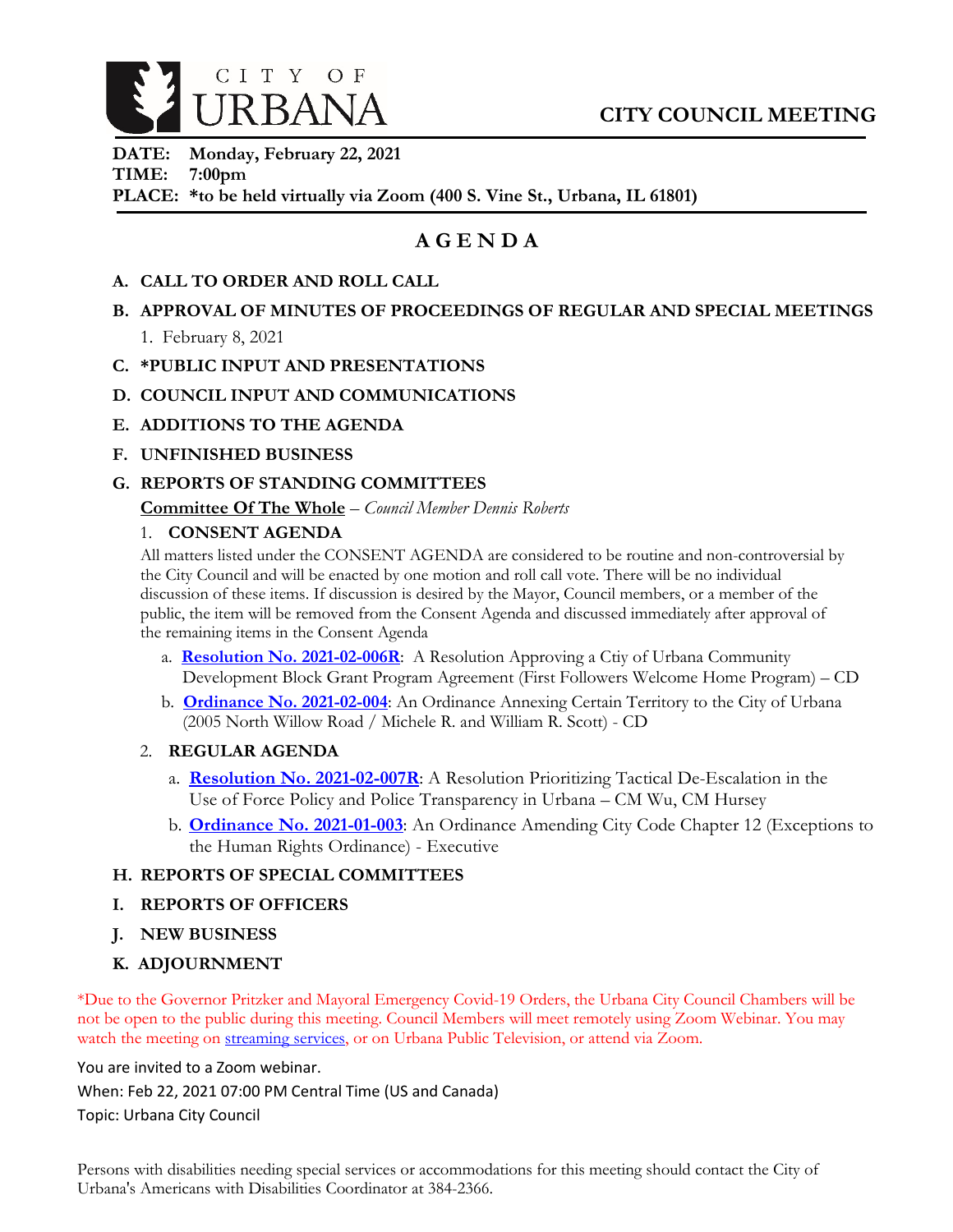Please click the link below to join the webinar:

<https://us02web.zoom.us/j/84075890667>

Or iPhone one-tap : US: +13126266799,,84075890667# or +19292056099,,84075890667#

Or Telephone: Dial(for higher quality, dial a number based on your current location): US: +1 312 626 6799 or +1

929 205 6099 or +1 301 715 8592 or +1 253 215 8782 or +1 346 248 7799 or +1 669 900 6833

# **Webinar ID: 840 7589 0667**

International numbers available[: https://us02web.zoom.us/u/kduWqBcsOx](https://us02web.zoom.us/u/kduWqBcsOx)

# **PUBLIC INPUT**

The City of Urbana welcomes Public Input during open meetings of the City Council, the City Council's Committee of the Whole, City Boards and Commissions and other City-sponsored meetings. Our goal is to foster respect for the meeting process, and respect for all people participating as members of the public body, city staff, and general public. The City is required to conduct all business during public meetings. The presiding officer is responsible for conducting those meetings in an orderly and efficient manner.

Public Input will be taken in the following ways:

### **Zoom Webinar Participant**

Click on the link listed in the agenda to join the Webinar. You must provide your name and email address in order to join the Webinar. If you wish to speak during Public Input, "raise your hand" and wait to be called on by the meeting host. You must state your first and last name for the meeting record. Participants will be muted except when they are called on to speak; video will remain off for all members of the public when speaking.

### **Telephone Participant**

Call the phone number listed on the Agenda. Enter the Webinar ID followed by the # key. All callers are muted by default. If you wish to speak, "raise your hand" by pressing \*9 once. When you are called on by the host or presiding officer you will be un-muted. You must state your first name and last name for the meeting record.

### **Email Input**

Public comments must be received prior to the closing of the meeting record (at the time of adjournment unless otherwise noted) at the following: [citycouncil@urbanaillinois.us.](mailto:citycouncil@urbanaillinois.us) The subject line of the email must include the words "PUBLIC INPUT" and the meeting date. Your email will be sent to all City Council members, the Mayor, City Administrator, and City Clerk. Emailed public comments labeled as such will be incorporated into the public meeting record, with personal identifying information redacted. Copies of emails will be posted after the meeting minutes have been approved.

### **Written Input**

Any member of the public may submit their comments addressed to the members of the public body in writing. If a person wishes their written comments to be included in the record of Public Input for the meeting, the writing should so state. Written comments must be received prior to the closing of the meeting record (at the time of adjournment unless otherwise noted).

### **Verbal Input**

Protocol for Public Input is one of respect for the process, and respect for others. Ridicule, obscene or profane language, lack of respect for others, and personal attacks are not acceptable behavior. Public Input shall not be used to air personal grievances. Speakers should address all comments to the public body as a whole and not to individual members or City staff.

Public comment shall be limited to no more than four (4) minutes per person. The Public Input portion ofthe meeting shalltotal nomore than one (1) hour, unless otherwise shortened or extended by majority vote of the public body members present. The presiding officer or the city clerk or their designee, shall monitor each speaker's use of time and shall notify the speaker when the allotted time has expired. All public comments should be addressed to the public body as a whole. A person may participate and provide Public Input once during a